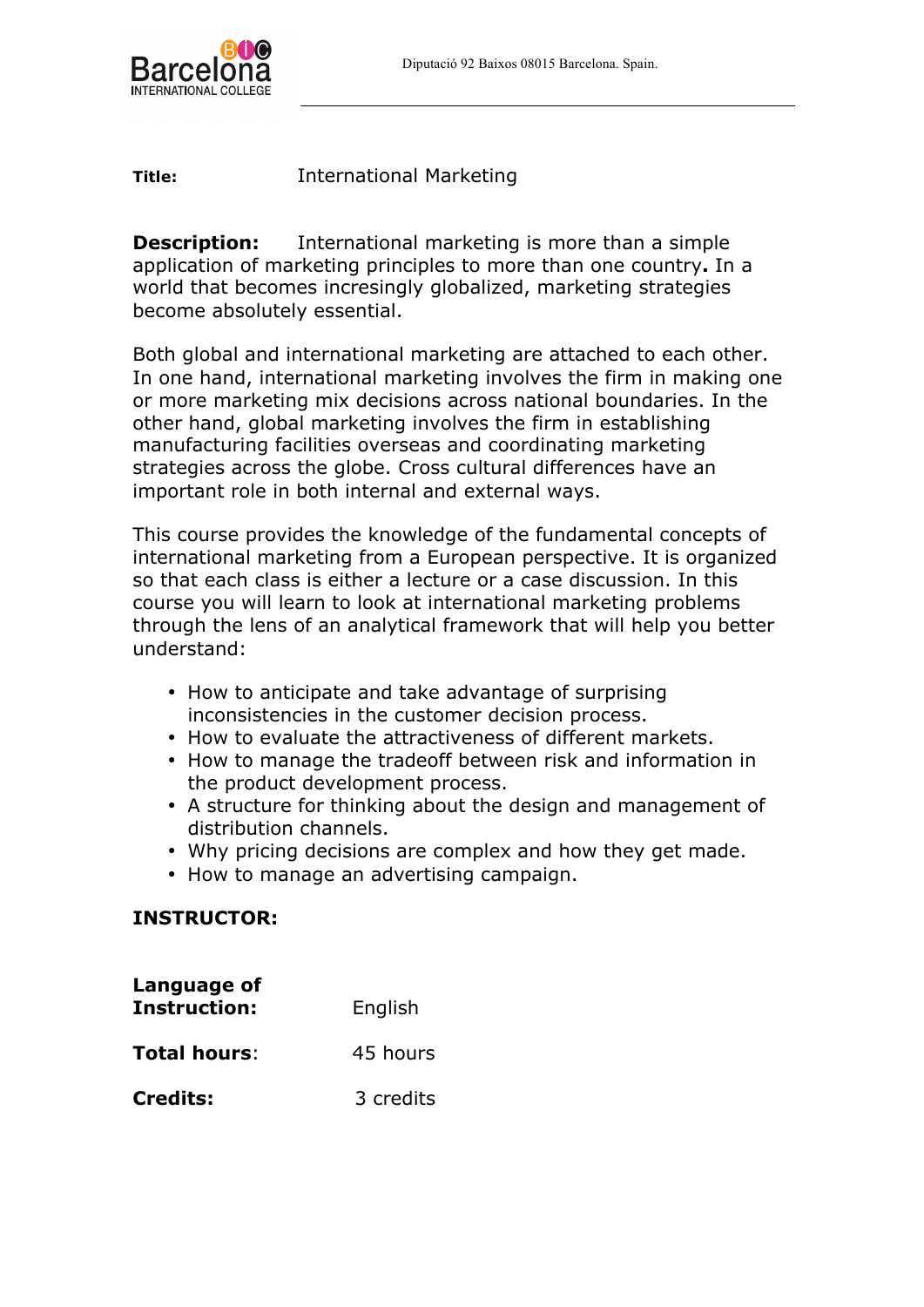

#### **METHODOLOGY**

The course will use a combination of guided lectures, classroom interaction, research, case studies, student presentations and individual assignments within the city.

# **Evaluation:**

Attendance to classes and field trips is mandatory; poor attendance will affect the final grade of the student as well as the everyday participation grade.

The final grade consists:

- Short article presentation (10%)
- Participation (20%)
- Written case analysis (20%)
- Midterm exam (20%)
- Final exam (30%)

# **Attendance Policy:**

Students are allowed THREE absences throughout the semester without penalty. Starting with the fourth absence, the student's FINAL GRADE will be lowered by a fraction of a letter (1/3 of a letter grade). For example, if a student has 4 absences and a final grade of B+, the grade will be lowered to a B, if 5 absences the grade is lowered to B-.

There are NO excused absences. If a student misses class because s/he is sick, that counts as one of the allowed absences. No excused absences and no excuses.

#### **Class participation**

Active class participation includes coming to class prepared, having read the material for that day, answering questions from the professor, asking questions and engaging in group activities. Students are encouraged to express their opinions in class with the professor and the other students.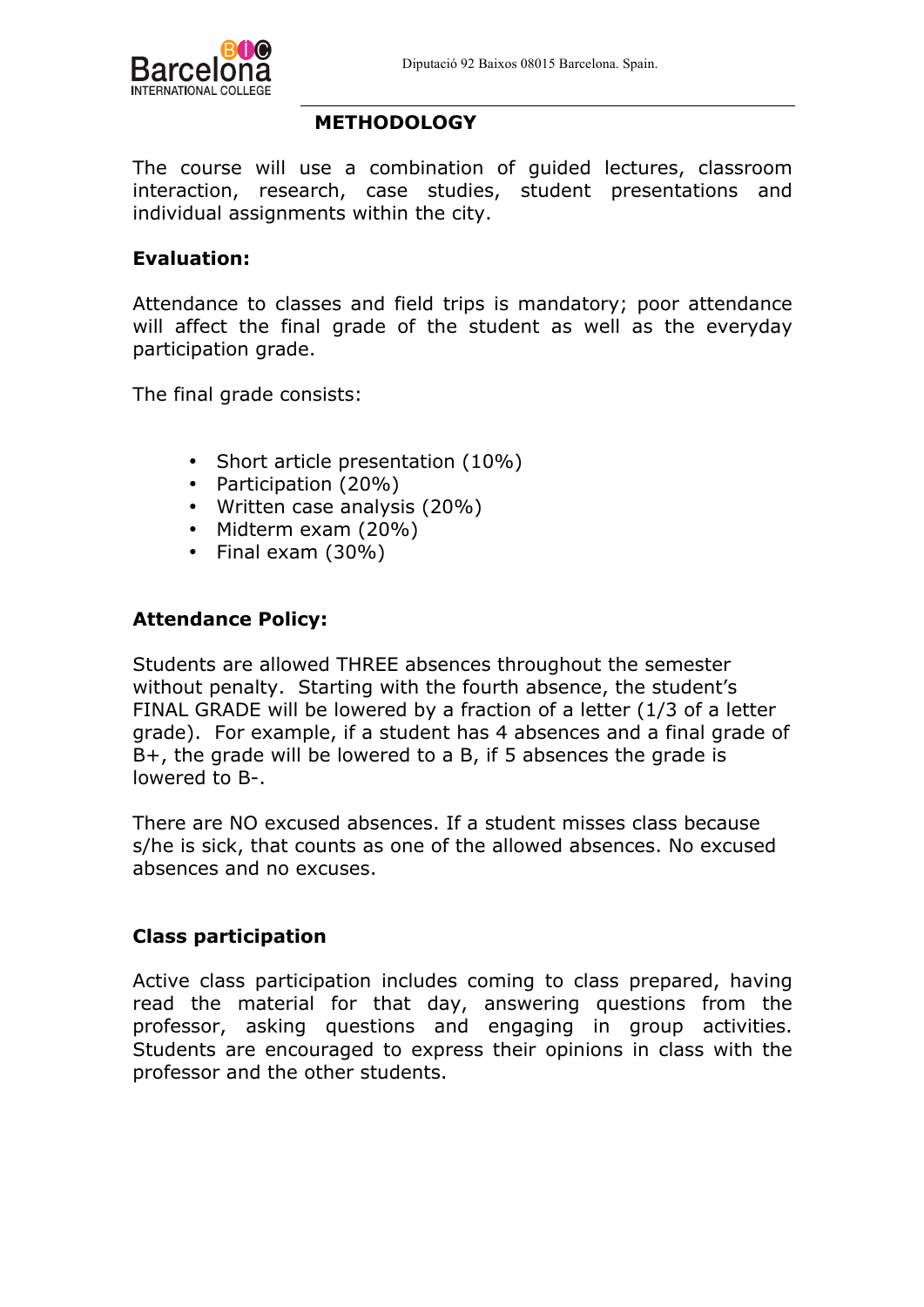

# **Final project:**

- Marketing Plan
- Marketing Campaign

## **Required Readings:**

CD including articles and other required readings as case studies.

## **Articles and papers:**

Blomstermo, Anders and Sharma, D.Deo . (2006). "Choice of Foreign Market Entry Mode in Service Firms". International Marketing Research Review. Vol. 23.No.2, 2006, pp 211-229 DOI 10.1108/02651330610660092.

Levitt, Theodore. (2006)."What Business are you in?" Harvard Business Review. October 2006, pp 127- 151, reprints R0610J.

Ewing, Jack (2006) For Bono, Star Power with Purpose. Available: http://www.businessweek.com *Business Week Online.* January 30th 2006 Matlack, Carol; Vella, Matt (2006) Apple at the Crossroads. *Business Week* January 9th 2006 Available: http://www.businessweek.com

Fackler, Martin (2 *Europe*, April 4, 2003. Wildstrom, Stephen H (2006) Technology and you: Analog T.V. Fade to Black. *Business Week* January 12th 2006 Available: http://www.businessweek.com

Fackler, Martin (2003) McDonald's Japan Goes Gourmet. *The Wall Street Journal Europe,*  August 14, 2003.

Lee, N., Broderick, A. J., & Chamberlain, L. (2007). What is "neuromarketing"? A discussion and agenda for future research. Int J Psychophysiol, 63(2), 199-204.

Knutson, B., Rick, S., Wimmer, G. E., Prelec, D., & Loewenstein, G. (2007). Neural predictors of purchases. Neuron, 53(1), 147-56.

Knutson, B., Wimmer, G. E., Rick, S., Hollon, N. G., Prelec, D., & Loewenstein, G. (2008). Neural antecedents of the endowment effect. Neuron, 58(5), 814-22.

# **Recommended Readings:**

Hofstede and Hofstede**.** *Cultures and Organizations, Software of the Mind: Intercultural Cooperation and its Importance for Survival.* McGraw Hill. 2005

Friedman, Thomas L. *The World is Flat : A Brief History of the 21st Century.* New York : Farrar, Straus and Giroux, 2005.

Czinkota, M. and I. Ronkainen, International Marketing. Texas USA, The Dryden Press, 1998.

Nestor Braidot. Neuro Marketing. Gestion 2000

Baars, Bernard J., and Nicole M. Gage. 2007. Cognition, Brain Consciousness. Academic Press.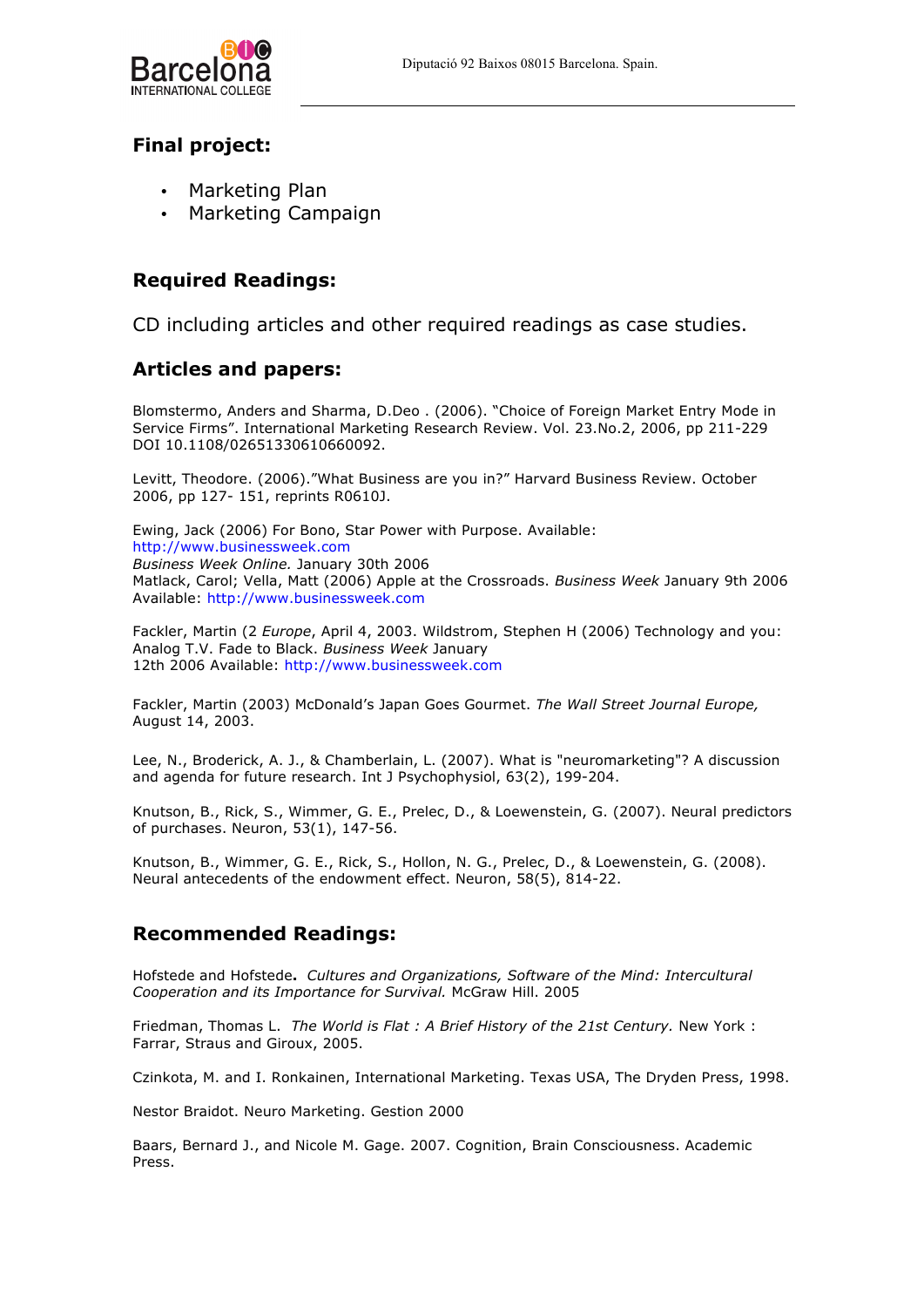

# **Exams**:

Both the midterm and the final exams may contain a mix of multiple choice, short answer and essay questions aimed to test the students' full comprehension of facts and the ability to argue his/her opinions based on class material.

# **Content and daily schedule:**

#### **Session 1**

Course description. Introduction: International Marketing Overview of the course. Contents, evaluation and targets.

#### **Session 2**

How the culture influences the marketing The basic theory of Geert Hofstede. Different cultures, different business behaviour. What companies do and why, and how this influences business and marketing strategy.

#### **Session 3**

Scope and Challenge of International Marketing. Leading World Trading Countries and Domestic Markets

#### **Session 4**

Social cultural relevancy of companies Understanding social and cultural differences can mean the difference between success or losing the deal.

#### **Session 5**

Cross Cultural differences in Spain

If marketing depends on a management style, what's it like in Spain? Cultural marketing differences.

### **Session 6**

The main companies in Spain The most valued brands inside Spain and abroad. Approaching Spaniards preferences.

# **Session 7**

**Students' presentations**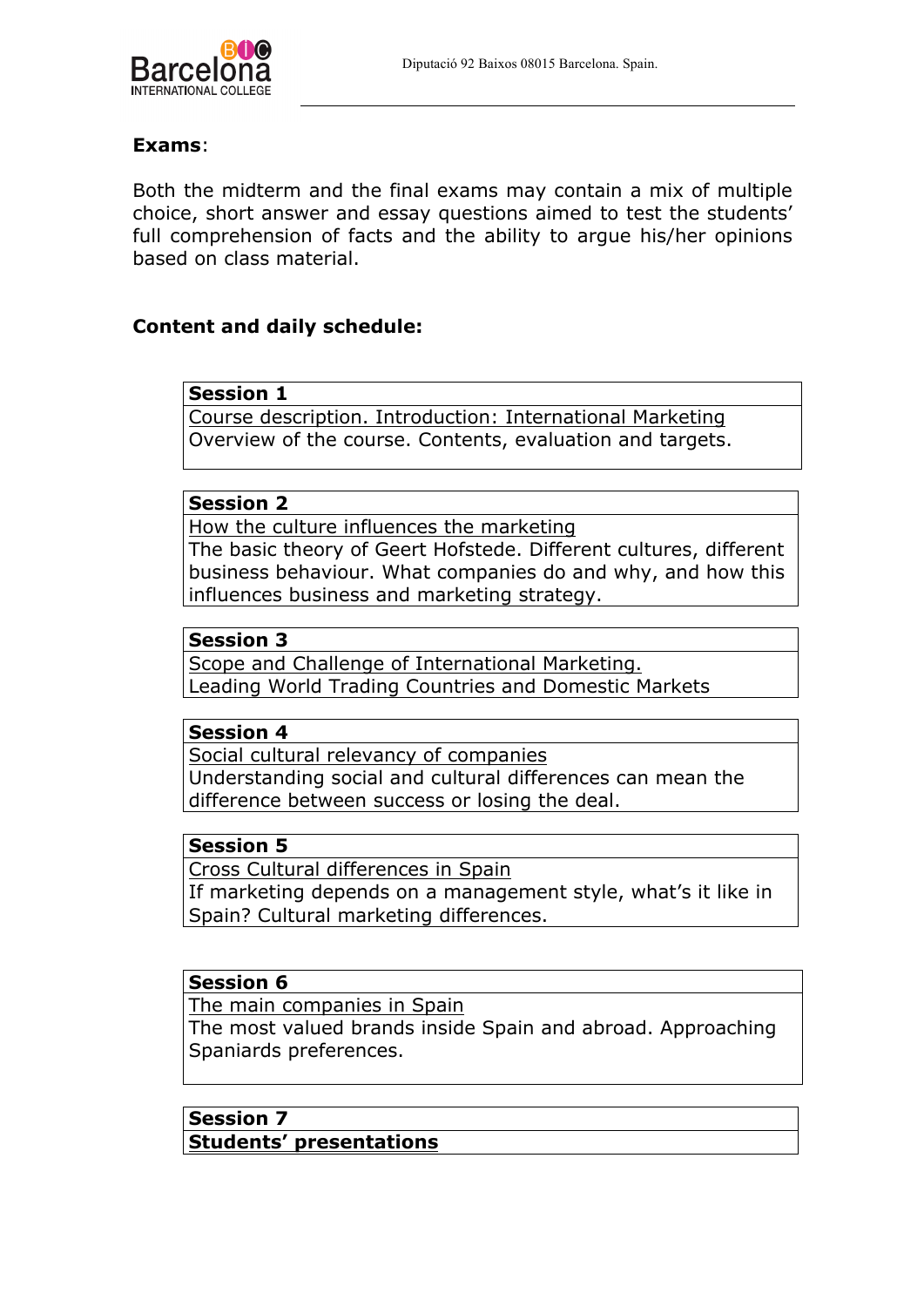

### **Session 8**

Discussion on case study: Imaginarium

## **Session 9**

Product and brand management.

Global product development and management of the product and brand portfolio.

# **Session 10**

Global promotion strategies. Discussion of case study: Freixenet Cava.

# **Session 11**

Neuromarketing Néstor Braidot and braindecision. From communication to neurocomunication.

## **Session 12**

Neuromarketing II Discussion of case study: BMW

# **Session 13**

**Midterm exam**

## **Session 14**

Globalization. The global expansion Analysis of strategy within the context of international economy and some fundamental concepts about the business world and global expansion.

Discussion of Case study: Mc.Donal's.

#### **Session 15**

Multi-national companies in Spain

Spain's international economic profile has grown appreciably in recent years. Despite a downturn in foreign investment in Spain since 2002, and the economic recession, Spain continues to present a welcoming environment for foreign investment.

## **Session 16**

Discussion of case Study: Starbucks Coffee.